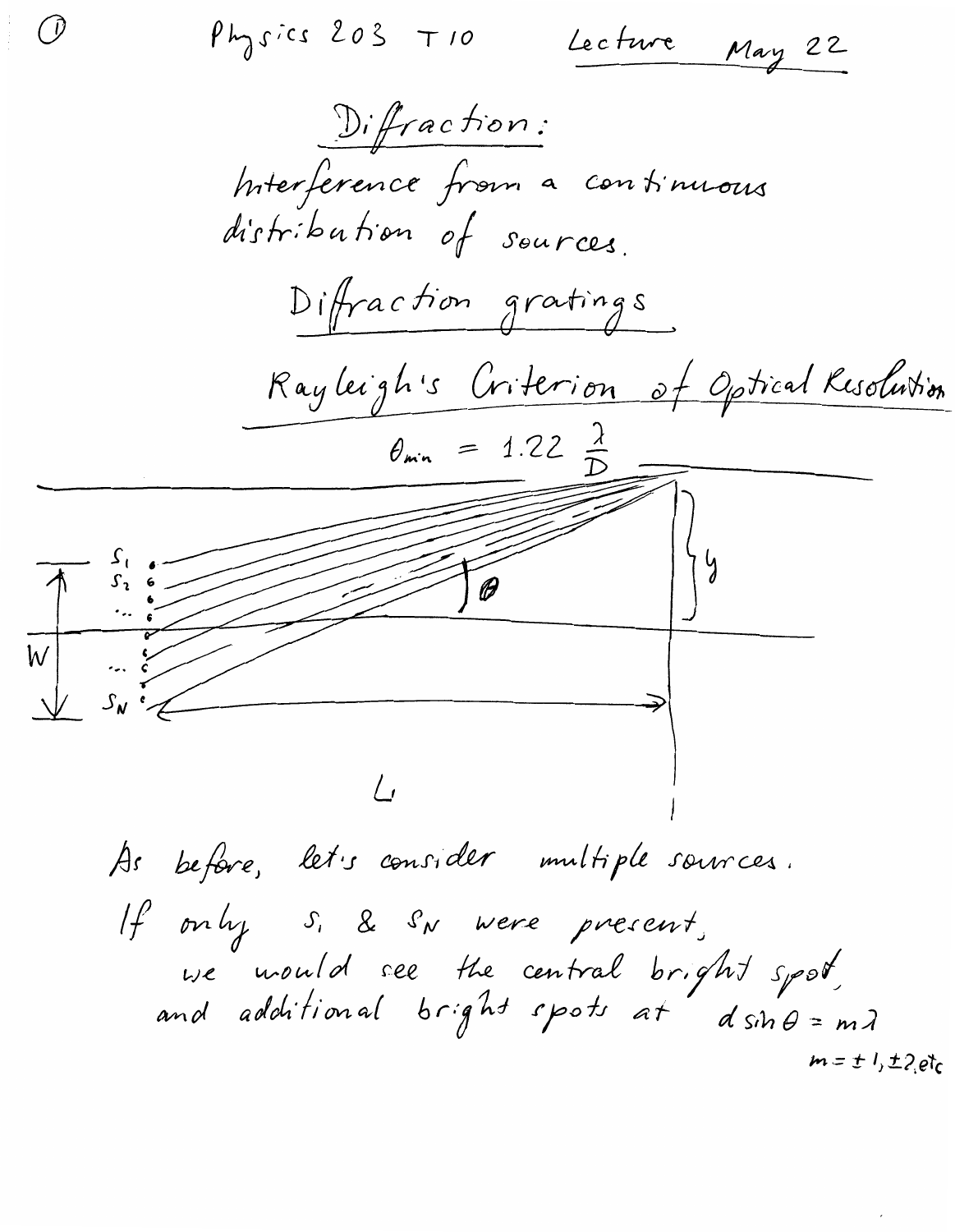$(2)$ Lets plot the path length and the vest phasor  $\widetilde{E}$  as a function of<br>source number n,  $(=$  position within the stit")  $\Delta p$  at  $ln$ For  $m = 1$  $-d$ cancel  $91955$ Concel Concel Trearrange all these Ephasors into a "chain": or, into a daisy:  $\frac{1}{\sqrt{2}}$  $= 0$   $(1)$  $\sum \widetilde{E}_{n}$ We see a donk spot where<br>light used to be!!!  $SE = 0$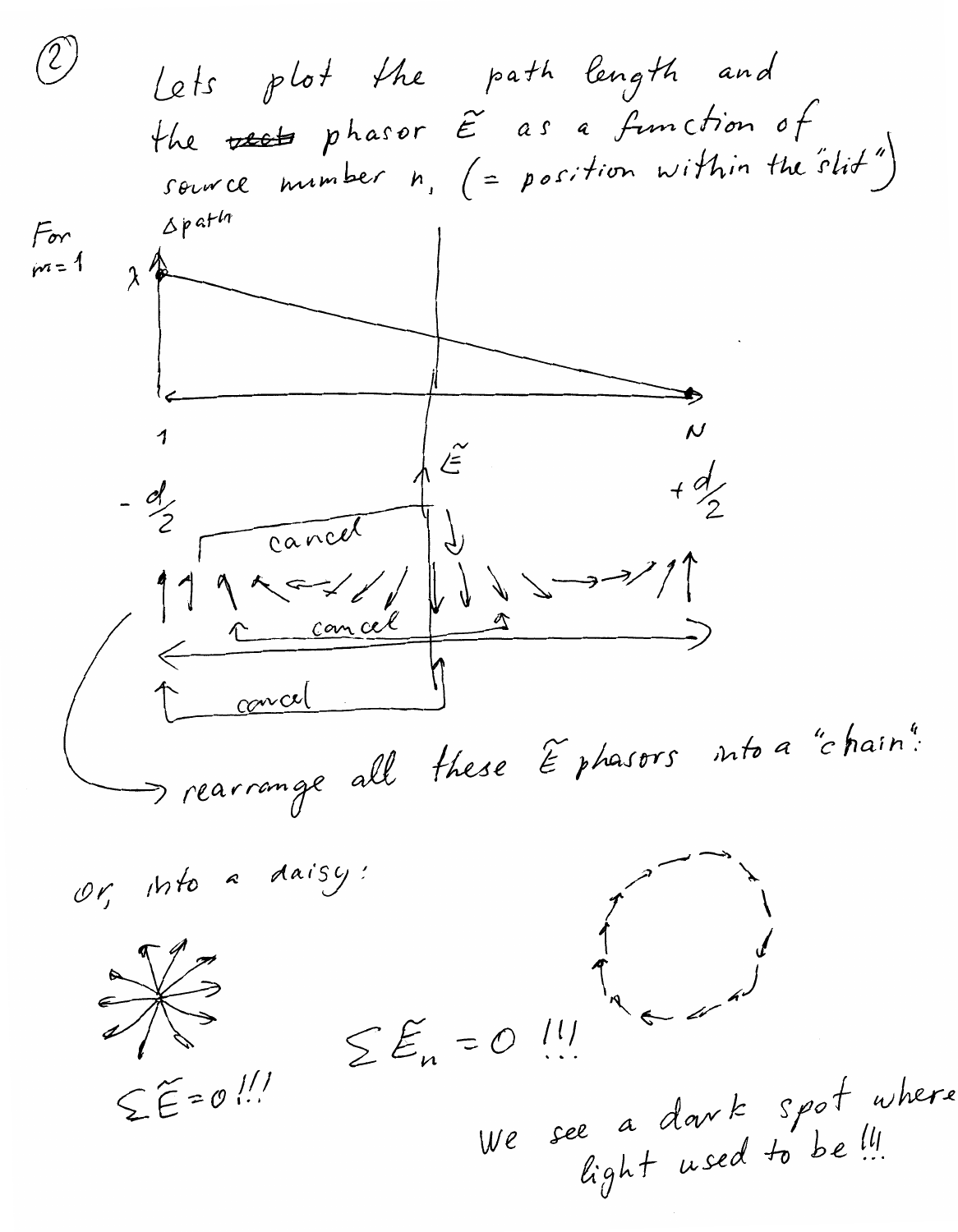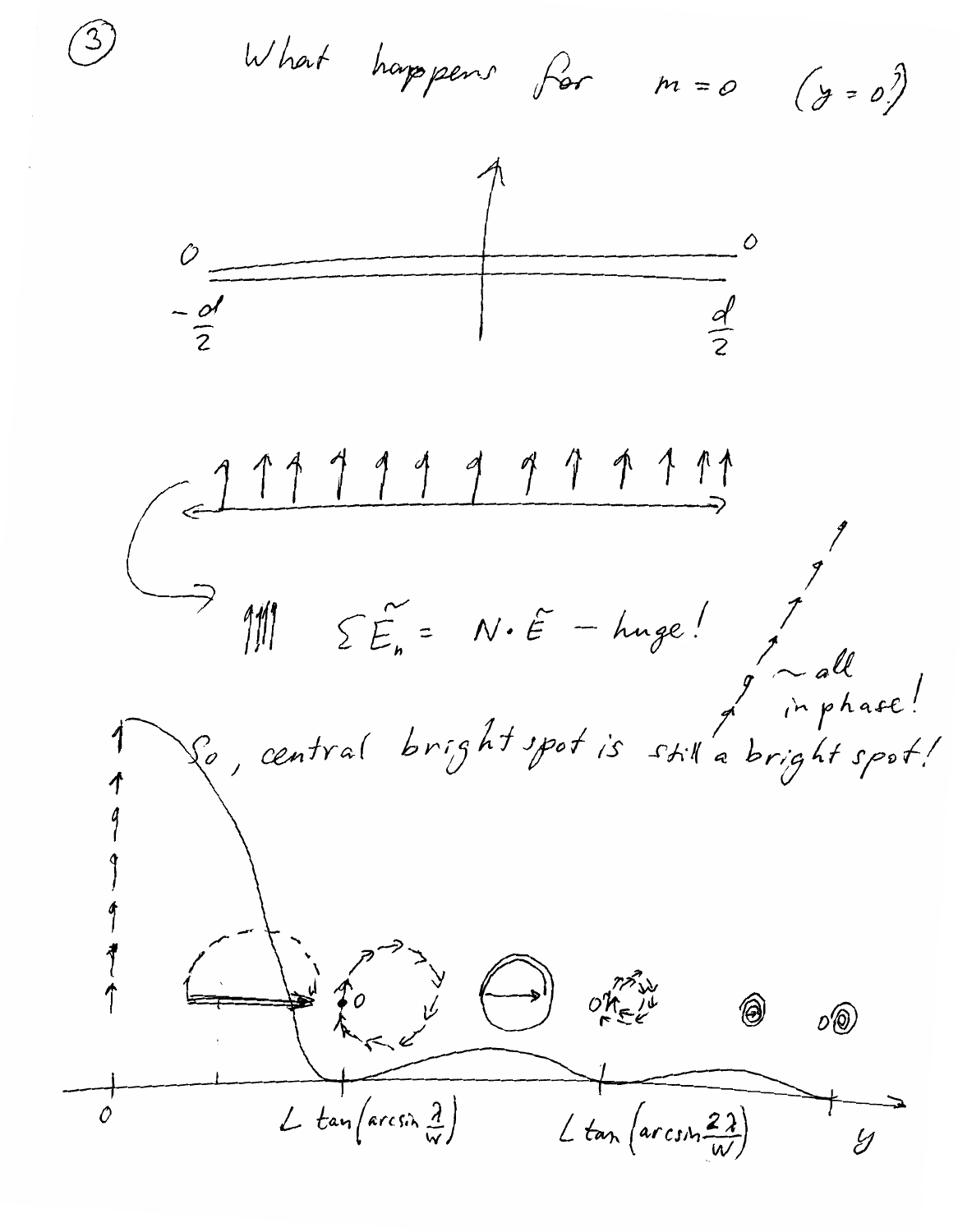Summan  
Dark fringes at 
$$
W \sin \theta = m \lambda
$$
  
 $m = \pm 1, \pm 2, \pm 3, etc.$   
But, a bright fringe at  $m = \emptyset$ .

Example:

\nUse a caliper with 
$$
\frac{1}{1000}
$$
 inch gap,  $L = 15$  m.  $W = \frac{0.0254 \text{ m}}{1000} = 2.54 \cdot 10^{-5} \text{ m}$ 

\n $\lambda = 450 \text{ nm}$  (blue light)

\nFirst dark fringe:

\nWhen  $\theta = \lambda$   $sin \theta = \frac{\lambda}{W} = \frac{4.5 \cdot 10^{-7}}{2.54 \cdot 10^{-5}}$ 

\n $m = 1$ 

\n $= 0.0177 = 1^{\circ}$ 

$$
y = L \tanh = |S_m \cdot \tan l^{\circ} = 0.27 m
$$
  
Note, that as W y y y 1, and vice versa.

Math **two+** 
$$
\cdot
$$
  
\n $tan(arcsin x) =$   
\n $\frac{x}{\sqrt{1-x^2}} \approx x$ 

 $\widehat{\mathcal{L}}$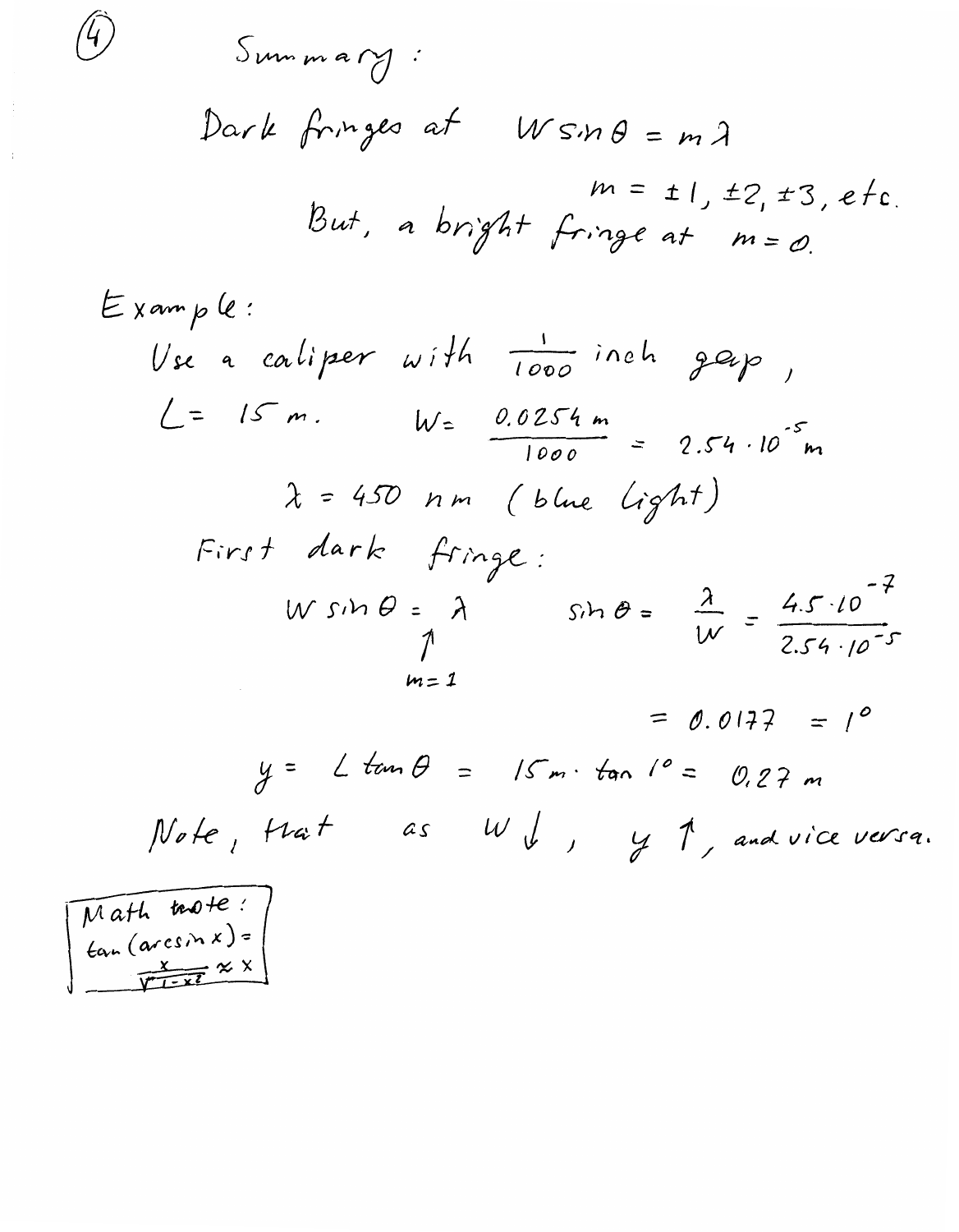Now consider the sources occupying a circle:  $\mathcal{\theta}$ want to find out intensity at some angle O.  $\mathcal{D}$ (Huygens-Fresnel principle: each point becomes a secondary point source! Slice the circle: length<br>ofstice/  $\frac{1}{\left(\frac{x}{2}\right)^{2}}$  $\sim$  $|\widetilde{\mathcal{E}}|$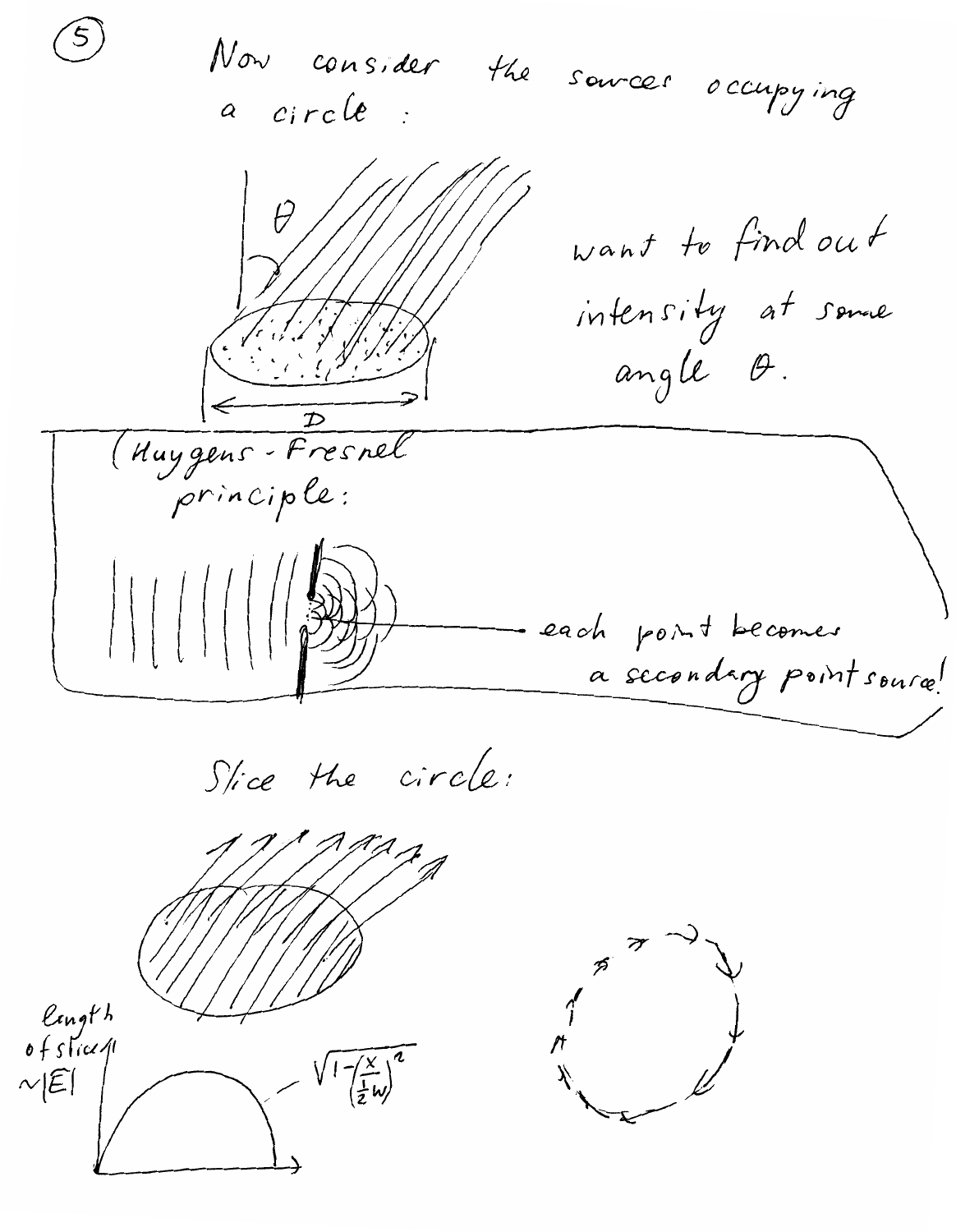if we bring all the phasors to  $0r,$ the same origin,  $\neq$  0 So, need to "bend" the paasors a bit more, double<br>over lap can be calculated exactly, by 1.21967 ~ 1.22 times more.  $sin \theta = 1.22 \times$ That means, a parallel beam passing through a hole becomes

not quite parallel:  $N$ o d $\cdot$ ffr $\cdot$ |  $Diff(r)$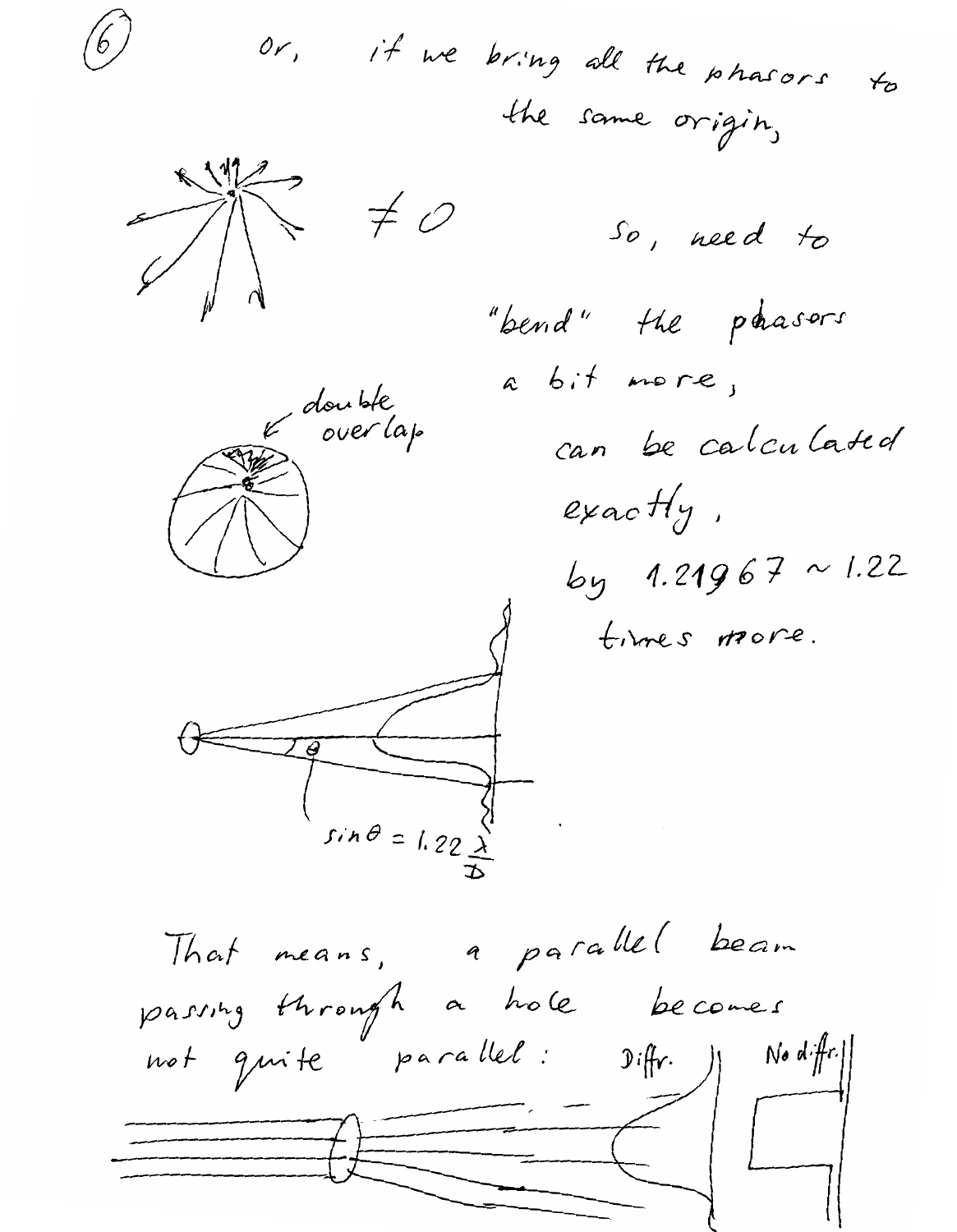Rayleigh's criterion: Observing two objects an angle O<br>apo<del>nt</del> through an objective<br>of Diameter D, they become<br>indistinguishable if  $\theta$  < 1.22  $\frac{\lambda}{\lambda}$ The two peaks merge into a plateaux.  $\bigcap$ 

 $Examp$ ( $R$ : Find diffraction Limit for 10-cm diameter terrescope, 7 = 600 nm. - cm - ...<br> $\theta_{lim} = 1.22 \cdot \frac{600 \cdot 10^{-9} m}{10^{-1} m} = 7.3 \cdot 10^{-6} rad$ <br>= 1.5 arcsec. Can see 1.7 mile - object on the moon.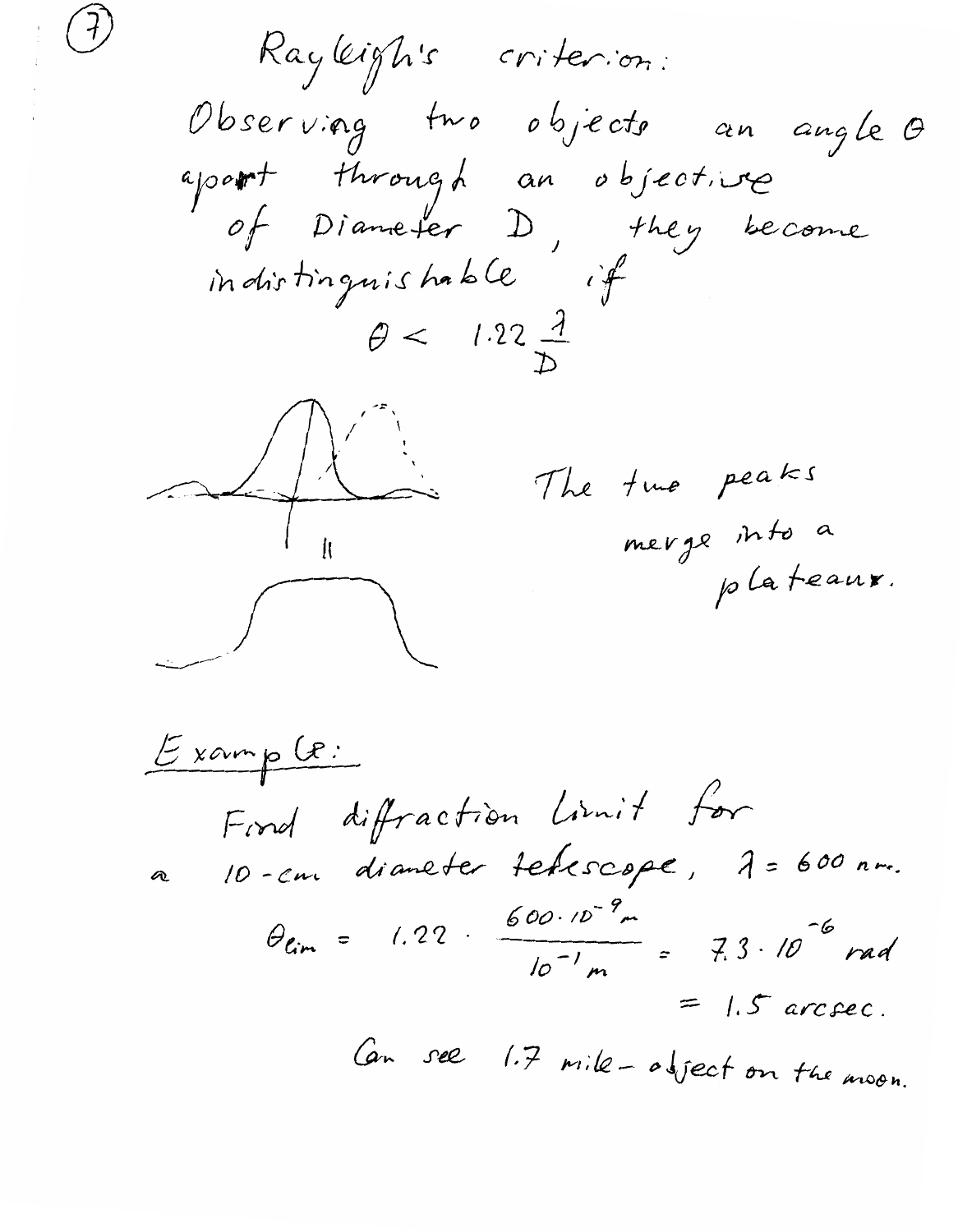A trongular mirror ~ 10 cm size  $\circledS$ . is used to project sun onto the wall.  $Example:$ At what distance the spot becomes round?  $\overline{2}$  $rac{size^{2}}{\lambda} = \frac{(0.1 m)^{2}}{500 \cdot 10^{-9} m} = \frac{10^{2}}{500 \cdot 10^{-9}}$  $L =$ =  $2.10^{4}$  m  $m. r$ ror.  $\frac{10^{-4}}{5 \cdot 10^{-7}}$  = 200 m For  $\overline{A}$ Gratings Same idea as two-slit, but the bright spots are much sharper.  $Bright$  $d \sin \theta = m \lambda$  $Spot:$  $\sin \theta$  $6, 0, 1, 12$